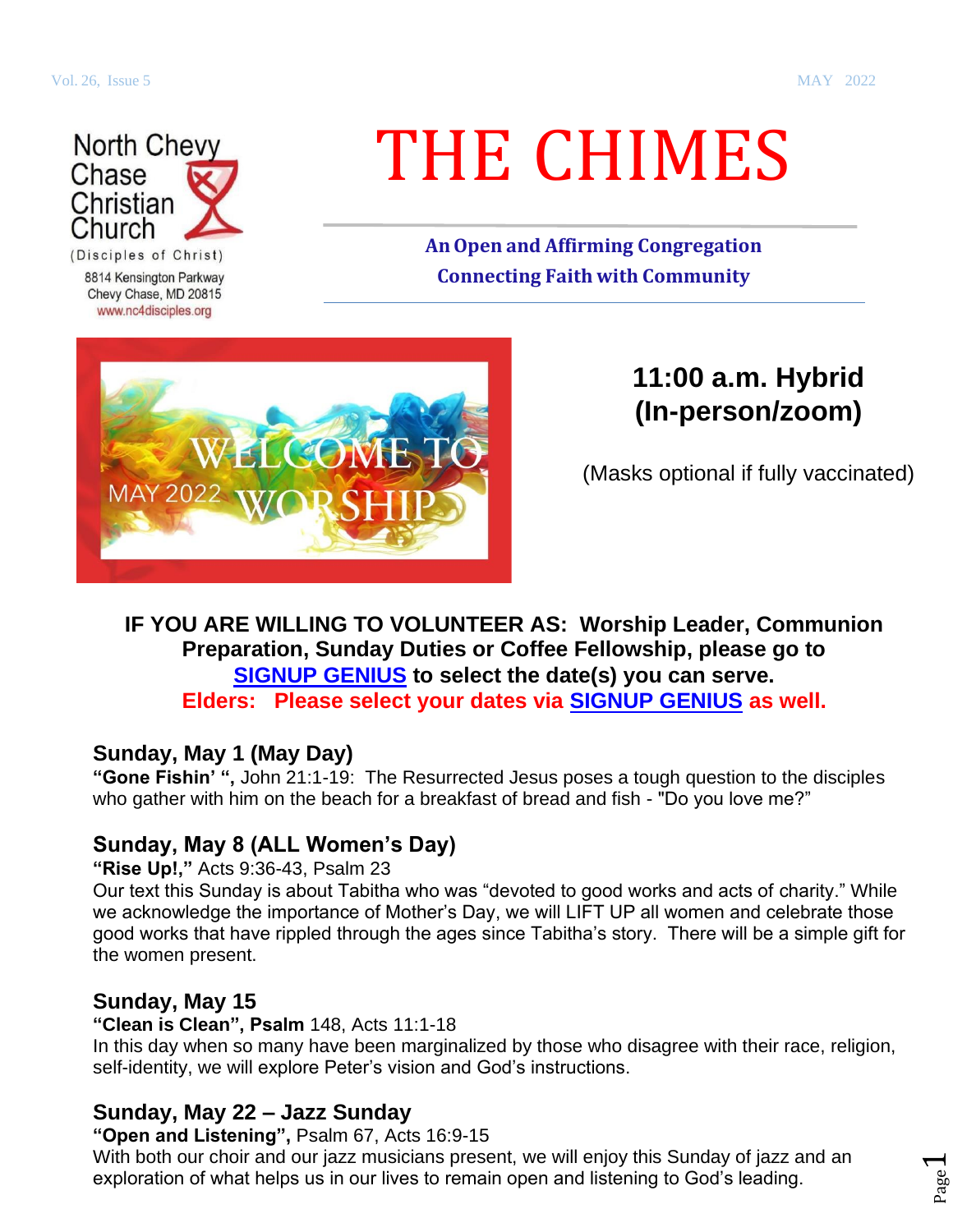# **Sunday, May 29 – Memorial Day Weekend**

**"Good Trouble",** Psalm 97, Acts 16:16-34 Paul and Silas create some "good trouble" on their trip to Philippi.

# **GRIEF ISN'T JUST FOR DEATH**



**GRIEF GROUP RESUMES MEETING THIS SUNDAY**, IN WEIR LOUNGE after Coffee Fellowship. We will zoom in anyone who cannot be with us in person. Zoom info: Meeting ID: 844 5997 3868 Passcode: CARE (Case sensitive) Dial-In: 301-715-8592 [ZOOM LINK](https://us02web.zoom.us/j/84459973868?pwd=RGo0ajE0ang4aEpxSnFVSk50MUNDQT09)

(https://us02web.zoom.us/j/84459973868?pwd=RGo0ajE0ang4aEpxSnFVSk50MUNDQT09)



#### **Poor People's Campaign – June 18 Event**

~ ~ ~ ~ ~ ~ ~ ~ ~ ~ ~ ~ ~ ~ ~ ~ ~ ~ ~ ~ ~ ~ ~ ~ ~ ~ ~ ~ ~ ~ ~ ~ ~ ~ ~ ~ ~ ~ ~ ~

There are going to be lots of Disciples coming to Washington this summer for the Mass Poor People's and Low-Wage Workers Assembly & March on June  $17-18$ <sup>th</sup>. If you would be willing to open your home to someone who is coming from out-of-town for the event, please let Rev. Tatham know as soon as

possible so that we can co-ordinate our efforts with our Disicples' Center for Public Witness/Disciples Justice Action Network folks.



# **PENTECOST OFFERING 2022 May 29, June 5 GOAL: \$1,600**

**The [Pentecost Offering](https://disciplesmissionfund.org/give/) supports Disciples new church development. Planning, nurturing and sustaining new congregations is part of the Disciples' vision. This offering supports the specialized ministry of new church development** 

**through both regional and general programs. Gifts for this offering are divided equally between the region in which they are given and the [New Church Ministry.](https://newchurchministry.org/) View [Disciples Pentecost Video](https://www.youtube.com/watch?v=6SPg40cWjLI) ( https://www.youtube.com/watch?v=6SPg40cWjLI ) for more information on how YOUR offering helps others.**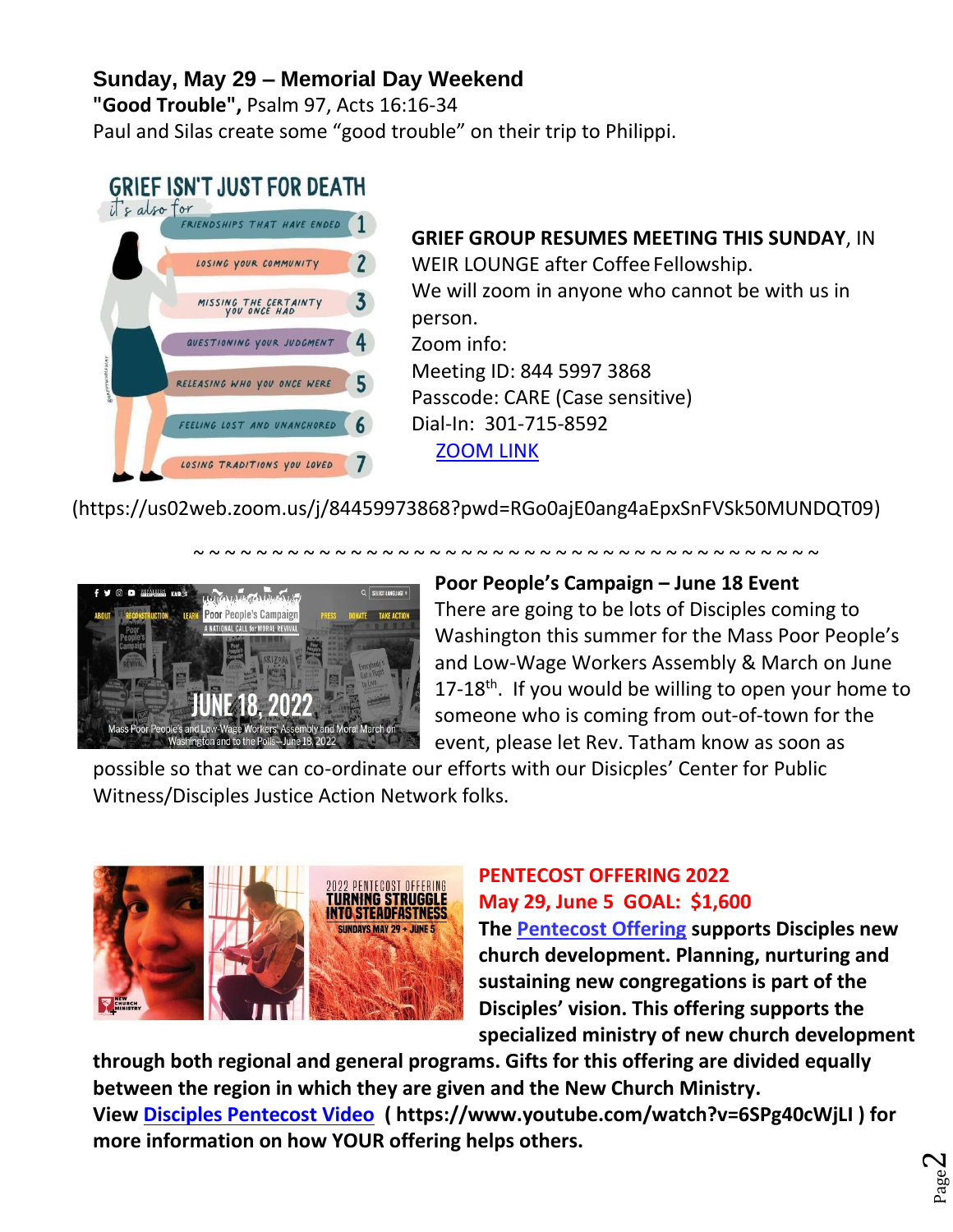

**The Vocal Quartet & Instrument Ensembles of our Music Ministry** will resume rehearsals in the Sanctuary on Wednesday evening, May 11: 7pm – Instruments; 7:30pm Vocals.



#### **OFFICE MANAGER JOB OPENING**

We have resumed our search for someone to fill the Office Manager position. We have posted the position description on Indeed.com and other avenues and hope to begin interviewing in the next week or so. If you know of ANYONE who is qualified and interested in this part-time position, please share the link to our website [\(nc4disciples.org\)](https://www.nc4disciples.org/) where they will find a link to the document.



We're hoping to arrange a Bethany Beach retreat and there are a few dates when all of the buildings are available, but the dates go quickly, so we would like to have your feedback by this Friday, April 29! PRICES vary according to number of nights, building preference and meals included. (TO SEE [RATES.](https://nc4disciples.us2.list-manage.com/track/click?u=6288ec387c19e05b3db8cdc15&id=f484f8fafb&e=d821ba81a6)) Please click [HERE](https://nc4disciples.us2.list-manage.com/track/click?u=6288ec387c19e05b3db8cdc15&id=da9d72b0b5&e=d821ba81a6) to give us your feedback.

~ ~ ~ ~ ~ ~ ~ ~ ~ ~ ~ ~ ~ ~ ~ ~ ~ ~ ~ ~ ~ ~ ~ ~ ~ ~ ~ ~ ~

#### **BIRTHDAYS & NEWS**



May 15 Deb Perry May 18 Abel Longo May 22 Chip Crawford May 28 Bob Solomon



**REMINDER:** The **Memorial Service for Ann Collins** will be at **11am on Saturday, May 14th** here at North Chevy Chase Christian Church, with a reception following.

> Page ო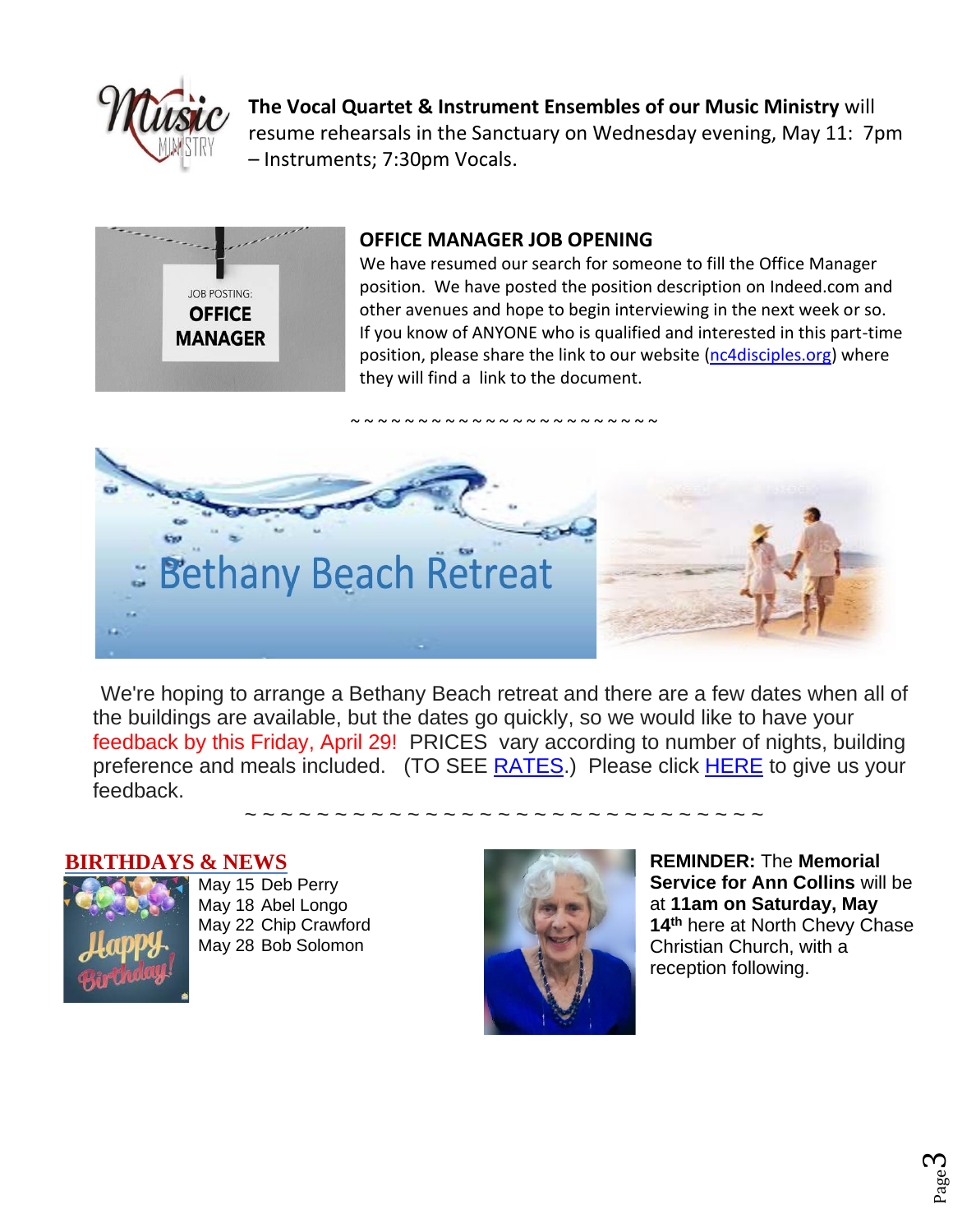| MAY 2022 - ASIAN PACIFIC AM. HERITAGE MONTH                                                                                                                                                         |                                                                                                  |                                                                                                                                              |                                                                                                                                  |                                                                                                                           |                       |                                                                                                                       |
|-----------------------------------------------------------------------------------------------------------------------------------------------------------------------------------------------------|--------------------------------------------------------------------------------------------------|----------------------------------------------------------------------------------------------------------------------------------------------|----------------------------------------------------------------------------------------------------------------------------------|---------------------------------------------------------------------------------------------------------------------------|-----------------------|-----------------------------------------------------------------------------------------------------------------------|
| <b>SUNDAY</b>                                                                                                                                                                                       | <b>MONDAY</b>                                                                                    | <b>TUESDAY</b>                                                                                                                               | WEDNESDAY                                                                                                                        | <b>THURSDAY</b>                                                                                                           | FRIDAY                | <b>SATURDAY</b>                                                                                                       |
| RECURRING EVENTS LEGEND: CR-Community Room; HH-Harlow Hall; SANCT=Sanctuary; WL=Weir Lounge; MC=Memorial Chapel<br><b>CHURCH EVENTS IN BOLD</b>                                                     |                                                                                                  |                                                                                                                                              |                                                                                                                                  |                                                                                                                           |                       |                                                                                                                       |
| 1<br>11A - Hybrid<br><b>Worship (Sanc.)</b><br><b>Coffee</b><br><b>Fellowship</b><br>12:45P-Grief<br><b>Group (WL)</b><br>12P-Rwandan<br>Prayer (Chapel)<br>1P - Rwandan<br>Worship (Sanc)          | 2 Mallick<br>Pluming repairs<br>on front drive<br>(Rev. Tatham's<br>Day Off)<br>8:15 P - AA (HH) | 3 Mallick Pluming<br>repair on front<br>drive<br>10A: - Prayer<br>Group (Zoom)<br>6:30P Village of<br><b>NCChase (CR)</b><br>7:30Р - АА (НН) | $\overline{4}$<br>6P - Gerrymanders<br>(HH)<br>7:30P - Gateway AA                                                                | 5<br>CINCO - MAYO<br>Nancy Solomon<br>in office<br>11:00A-2:30P<br>$5-9P$ - Jazz<br>Academy<br>(HH/Upstairs<br>Classroom) | 6<br>6P-SHN           | 7<br>$9:30A - SHN$<br>10am NCOS (HH)                                                                                  |
| 8 Mother's Day<br>11A - Hybrid<br><b>Worship (Sanc.)</b><br><b>Coffee</b><br><b>Fellowship</b><br>12P-Rwandan<br>Prayer (Chapel)<br>1P - Rwandan<br>Worship (Sanc)<br>1P - MUM Pantry<br>(off site) | 9<br>(Rev. Tatham's<br>Day Off)<br>8:15 P - AA (HH)                                              | 10<br>10A: - Prayer<br>Group (Zoom)<br>6:30P-GS (CR)<br>7:30Р - АА (НН)                                                                      | 11<br>8:30A-Needlechasers<br>6P - Gerrymanders<br>(HH)<br><b>7P: Ensemble</b><br><b>Rehearsals (Sanct)</b><br>7:30P - Gateway AA | 12<br>$5-9P$ - Jazz<br>Academy<br>(HH/Upstairs<br>Classroom)                                                              | 13<br>$6P - SHN$      | 14<br>$9:30A - SHN$ (off<br>site)<br><b>11A-Ann Collins</b><br><b>Memorial Service</b><br>& Reception<br>(Sanc. & HH) |
| 15<br>11A - Hybrid<br><b>Worship (Sanc.)</b><br>& Coffee<br><b>Fellowship</b><br>12P-Rwandan<br>Prayer (Chapel)<br>1P - Rwandan<br>Worship (Sanc)                                                   | 16<br>(Rev. Tatham's<br>Day Off)<br>$6:30P - NCOS$<br>(CR)<br>$8:15 P - AA (HH)$                 | 17<br>10A: - Prayer<br><b>Group (Zoom)</b><br>7:30Р - АА (НН)                                                                                | 18<br>6P - Gerrymanders<br>(HH)<br>7:30P - Gateway AA                                                                            | 19                                                                                                                        | 20<br>$6P - SHN$      | 21<br>$9:30A - SHN$                                                                                                   |
| 22<br>11A - Hybrid<br><b>JAZZ Worship</b><br>(Sanc.)<br><b>Coffee</b><br><b>Fellowship</b><br>12P-Rwandan<br>Prayer (Chapel)<br>1P - Rwandan<br>Worship (Sanc)                                      | 23<br>(Rev. Tatham's<br>Day Off)<br>$8:15 P - AA (HH)$                                           | 24<br><b>7A-Elevator testing</b><br>10A: - Prayer<br>Group (Zoom)<br>7:30P - AA (HH)                                                         | 25<br>$9A-3P-$<br>Needlechasers (HH)<br>6P - Gerrymanders<br>(HH)<br>7:30P - Gateway AA                                          | 26                                                                                                                        | 27<br>$6P - SHN (CR)$ | 28<br>9:30A-SHN (CR)                                                                                                  |
| 29<br>(Pentecost<br>Offering)<br>11A - Hybrid<br><b>Worship (Sanc.)</b><br>& Coffee<br>Fellowship<br>12P-Rwandan<br>Prayer (Chapel)<br>1P - Rwandan<br>Worship (Sanc)                               | 30<br><b>MEMORIAL DAY</b><br><b>REMEMBER AND HONOR</b><br>(Rev. Tatham's<br>Day Off)<br>8:15P-AA | 31<br>10A: - Prayer<br>Group (Zoom)<br>7:30Р - АА (НН)                                                                                       |                                                                                                                                  |                                                                                                                           |                       |                                                                                                                       |

Page